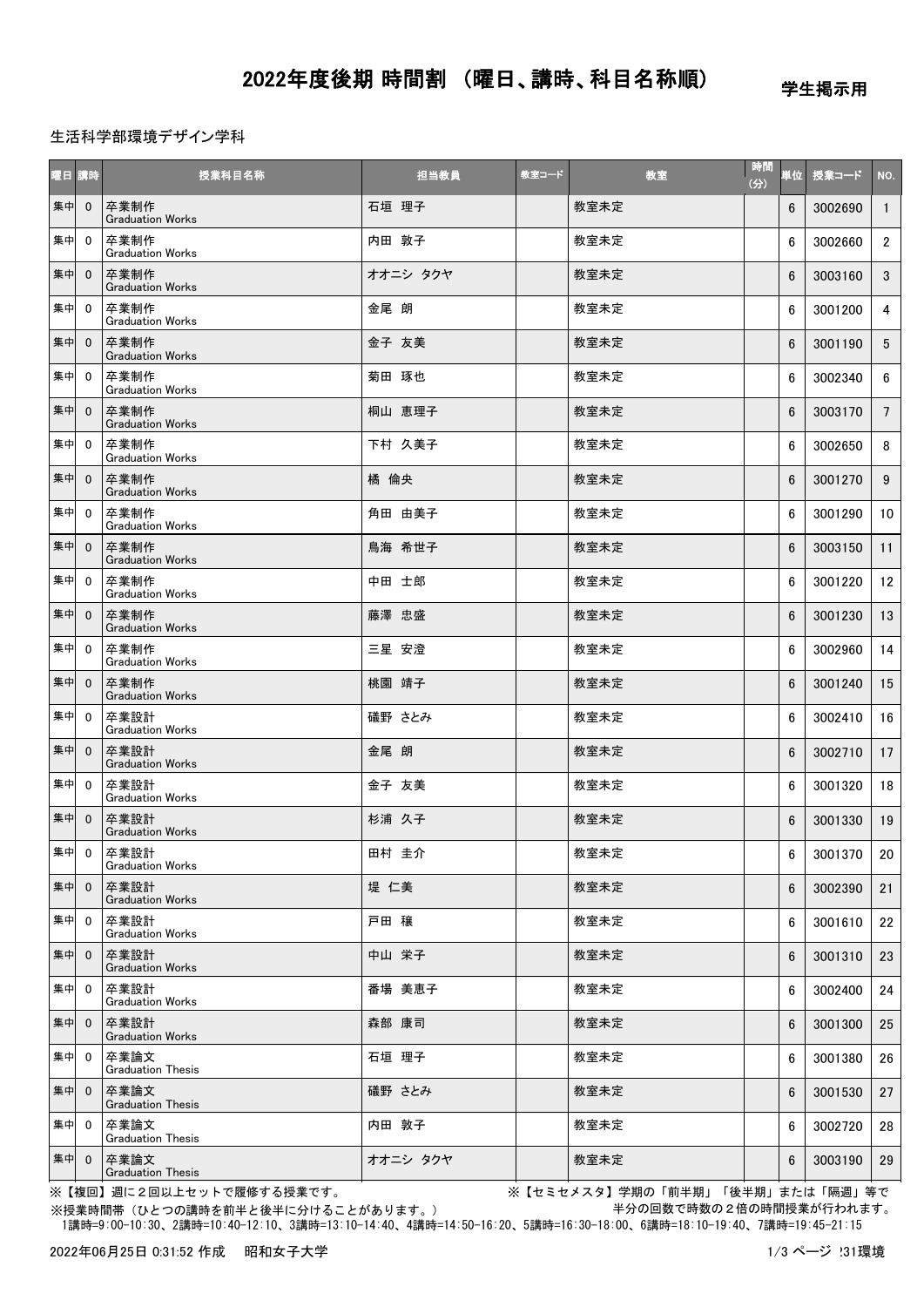学生掲示用

生活科学部環境デザイン学科

| 曜日 講時 |                | 授業科目名称                                                   |       | 担当教員       | 教室コード                | 教室                                                 | 時間<br>(3) |                | 単位 授業コード | NO. |
|-------|----------------|----------------------------------------------------------|-------|------------|----------------------|----------------------------------------------------|-----------|----------------|----------|-----|
| 集中    | $\mathbf 0$    | 卒業論文<br><b>Graduation Thesis</b>                         | 金尾 朗  |            |                      | 教室未定                                               |           | 6              | 3001590  | 30  |
| 集中    | $\mathbf{0}$   | 卒業論文<br><b>Graduation Thesis</b>                         | 金子 友美 |            |                      | 教室未定                                               |           | 6              | 3002280  | 31  |
| 集中    | $\mathbf 0$    | 卒業論文<br><b>Graduation Thesis</b>                         | 菊田 琢也 |            |                      | 教室未定                                               |           | 6              | 3001600  | 32  |
| 集中    | $\mathbf{0}$   | 卒業論文<br><b>Graduation Thesis</b>                         |       | 桐山 恵理子     |                      | 教室未定                                               |           | 6              | 3003200  | 33  |
| 集中    | $\mathbf{0}$   | 卒業論文<br><b>Graduation Thesis</b>                         |       | 下村 久美子     |                      | 教室未定                                               |           | 6              | 3001410  | 34  |
| 集中    | $\mathbf{0}$   | 卒業論文<br><b>Graduation Thesis</b>                         | 杉浦 久子 |            |                      | 教室未定                                               |           | 6              | 3002290  | 35  |
| 集中    | $\mathbf 0$    | 卒業論文<br><b>Graduation Thesis</b>                         | 橘倫央   |            |                      | 教室未定                                               |           | 6              | 3002380  | 36  |
| 集中    | $\mathbf{0}$   | 卒業論文<br><b>Graduation Thesis</b>                         | 田村 圭介 |            |                      | 教室未定                                               |           | 6              | 3001400  | 37  |
| 集中    | $\mathbf{0}$   | 卒業論文<br><b>Graduation Thesis</b>                         | 堤 仁美  |            |                      | 教室未定                                               |           | 6              | 3001440  | 38  |
| 集中    | $\mathbf{0}$   | 卒業論文<br><b>Graduation Thesis</b>                         |       | 角田 由美子     |                      | 教室未定                                               |           | 6              | 3001480  | 39  |
| 集中    | $\mathbf 0$    | 卒業論文<br><b>Graduation Thesis</b>                         | 戸田 穣  |            |                      | 教室未定                                               |           | 6              | 3001430  | 40  |
| 集中    | $\mathbf{0}$   | 卒業論文<br><b>Graduation Thesis</b>                         |       | 鳥海 希世子     |                      | 教室未定                                               |           | 6              | 3003180  | 41  |
| 集中    | $\mathbf 0$    | 卒業論文<br><b>Graduation Thesis</b>                         | 中田 士郎 |            |                      | 教室未定                                               |           | 6              | 3002370  | 42  |
| 集中    | $\mathbf 0$    | 卒業論文<br><b>Graduation Thesis</b>                         | 中山 栄子 |            |                      | 教室未定                                               |           | 6              | 3002270  | 43  |
| 集中    | $\mathbf{0}$   | 卒業論文<br><b>Graduation Thesis</b>                         |       | 番場 美恵子     |                      | 教室未定                                               |           | 6              | 3001450  | 44  |
| 集中    | $\mathbf{0}$   | 卒業論文<br><b>Graduation Thesis</b>                         | 藤澤 忠盛 |            |                      | 教室未定                                               |           | 6              | 3002310  | 45  |
| 集中    | $\mathbf{0}$   | 卒業論文<br><b>Graduation Thesis</b>                         | 三星 安澄 |            |                      | 教室未定                                               |           | 6              | 3002950  | 46  |
| 集中    | $\mathbf{0}$   | 卒業論文<br><b>Graduation Thesis</b>                         | 桃園 靖子 |            |                      | 教室未定                                               |           | 6              | 3002350  | 47  |
| 集中    | $\mathbf{0}$   | 卒業論文<br><b>Graduation Thesis</b>                         | 森部 康司 |            |                      | 教室未定                                               |           | 6              | 3002300  | 48  |
|       |                | 集中 0 7ロダクトデザイン研究B<br>Studies in Product Design B         |       | 環境デザイン学科教員 |                      | 教室未定                                               |           | $\mathbf{1}$   | 3002330  | 49  |
| 月     | $\mathbf{1}$   | 染色理論<br>Dyeing Theory                                    |       | 下村 久美子     | B018L35 ·<br>B017L34 | 1号館 8階 8L35 (染色学実習<br>室) 1号館 7階 7L34 (第2視聴<br>覚教室) | 90        | $\overline{2}$ | 2227440  | 50  |
| 月     | $\overline{2}$ | 家庭科教育法(中高)<br>Teaching Methods in Home Economics         | 今井 美樹 |            | B085S03              | 8号館 5階 5S03                                        | 90        | 2              | 2209350  | 51  |
| 月     | $\overline{2}$ | 家庭科教育法A<br>Teaching Home Economics A                     | 今井 美樹 |            | B085S03              | 8号館 5階 5S03                                        | 90        | $\overline{2}$ | 2209350  | 52  |
| 月     | 4              | 環境デザイン学演習<br>Seminar in Environmental Design             | 菊田 琢也 |            | B016S05              | 1号館 6階 6S05                                        | 90        |                | 2227510  | 53  |
| 火     | $\overline{2}$ | デザイン構想演習<br>Design and Planning Practice in Theory       | 藤澤 忠盛 |            | B062L02              | 6号館 2階 2L02(建築演習室)                                 | 90        | $\mathbf{1}$   | 2220040  | 54  |
| 水     | 3              | 地域空間プロデュース演習<br>Seminar in Community Studies and Produce | 金尾 朗  |            | B017L13              | 1号館 7階 7L13                                        | 90        | $\mathbf{1}$   | 2220310  | 55  |
| 水     | 3              | デザインプロセス演習<br>Design Process Practice                    |       | 鳥海 希世子     | B018L05              | 1号館 8階 8L05(演習室)                                   | 90        | 1              | 2220070  | 56  |
| 水     | 3              | ファッションデザイン演習 Ⅱ2<br>Fashion Design Practice II 2          |       | 角田 由美子     | B018L06              | 1号館 8階 8L06 (第2造形デザ<br>イン演習室)                      | 90        | 1              | 2237070  | 57  |

※【複回】週に2回以上セットで履修する授業です。 ※【セミセメスタ】学期の「前半期」「後半期」または「隔週」等で 半分の回数で時数の2倍の時間授業が行われます。

 1講時=9:00-10:30、2講時=10:40-12:10、3講時=13:10-14:40、4講時=14:50-16:20、5講時=16:30-18:00、6講時=18:10-19:40、7講時=19:45-21:15 ※授業時間帯(ひとつの講時を前半と後半に分けることがあります。)